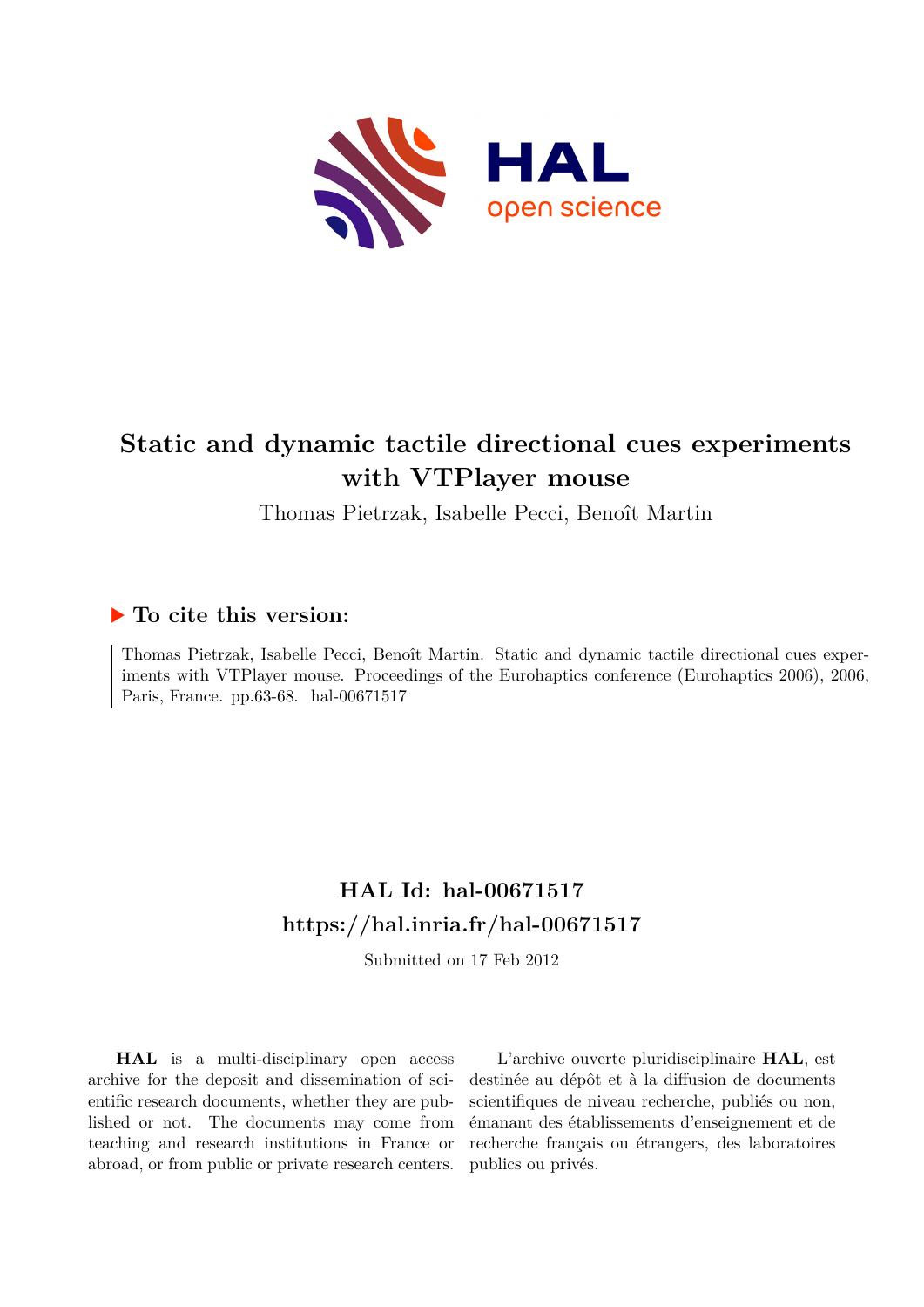# Static and dynamic tactile directional cues experiments with VTPlayer mouse

Thomas Pietrzak<sup>∗</sup>

Isabelle Pecci<sup>†</sup> Benoît Martin<sup>‡</sup>

LITA

Université Paul Verlaine — Metz

## ABSTRACT

Braille cells have good potential to provide information. Users don't have to know the braille alphabet to be able to use them. In this study we show that it is possible to create  $4 \times 4$  patterns to give the users some directional information. Two kinds of icons have been designed: static patterns and dynamic ones (animations). It appears that users rather like, and recognize better static icons.

Keywords: haptic, tactile displays, braille displays, icons

#### 1 INTRODUCTION

Our goal in this study is to use the tactile sense to give direction information. Tactile (or cutaneous) sense refers to what we feel through the skin, like pressure, stretch, vibrations, heat and pain. Chouvardas et al. [2] classified tactile hardware in four categories: pressure, vibration, electric field and temperature. The work described in this paper uses braille displays. The most common type of hardware category used to display braille information is pressure [5]. The principle is to push a lever to raise a pin (with a piezo crystal for example). The braille devices consist of one or more pin-matrices made of such a mechanism, like the device we used in this study: the VTPlayer mouse (figure 1). It has two  $4 \times 4$  matrices on the top, and four buttons, two on each side.



Figure 1: VTPlayer tactile mouse

The drawback with common braille cells is their size. Most of the devices that use braille cells are very big and thus not ergonomic. Pasquero and Hayward [11] try to use a vibrating hardware in order to display tactile patterns. The STReSS device (figure 2, on the left) has been designed with 100 piezoceramic actuators, laid out in a square matrix. They can slightly move in order to deform the fingertip skin so that the user feels virtual bumps. The device can display tactile 2D movies at 700*hz*. It has been modified in order to make the Virtual Braille Display [8] (figure 2, on the right), which is simpler than the STReSS device: it can only display one-row of information (1D). The authors have tested the user's ability to discriminate virtual two-pins sequences. It appears that most of the users recognize almost 100% of the virtual pins configurations.

Figure 2: The STReSS device, and the Virtual Braille Display

Some other "homemade" devices are referenced in the literature. Lecolinet and Mouret [7] added a  $2 \times 4$  braille cell on three devices to add tactile information. The first one, called TactiBall, is a trackball: the braille cell replaces the scrolling wheel. The second one is called TactiPen, and replaces the PDA stylus. The third one is the TactiTab, and replaces the pen of a Wacom-like pen tablet. These devices have been designed for sighted people in order to give them information that could not be displayed (due to the small size of a PDA screen for example). Four test-applications have been created to examine the possibilities of such devices. The first one displays the pixels of the screen around the cursor on the braille cell. However it's not sufficient to just translate picture from visual to tactile in order to have a good recognition: it is necessary to remove some details or give other information [3]. The second one aims to give directions, as we propose to do. The problem with these devices is the cell size: it's hard to indicate the diagonal information with a 2 pin large cell. The third software is a car simulation game. The cell is used to indicate to the user when he must turn right or left: in fact it's a particular case of the previous software. The last software is a notification program: an "alarm signal" is displayed at a certain time of after a certain lag. It's a good example of using the braille cells without using braille alphabet nor reproducing a picture but icon-like information.

Another example of visual to tactile direct translation is given in a study by Wall and Brewster [14]. They have studied graph recognition efficiency with tactile pin arrays. The VTPlayer mouse was used as a pin array display, and the Wingman Force Feedback mouse was used to compare the cutaneous technique with the kinaesthetic technique. Then a raised paper model was used to compare these two techniques with what the visually impaired people are used to use. The task was to recognize whether a line goes upwards or downwards when the user slides over it from left to right. The recognition threshold with VTPlayer is  $\pm 4.7^\circ$ , against  $\pm 3.25^\circ$ for the force feedback mouse and  $\pm 2.42^\circ$  for the raised paper. The authors explain the superiority of the raised paper by the combination of tactile and kinaesthetic sense that doesn't exist in the two other models. Another explanation is that with raised paper the user has the possibility to explore the scene with two hands. This study shows that the pin array technique is not adapted for precision tasks, but it's sufficient to recognize positive or negative line gradient to within  $\pm$ 4.7° degrees of the horizontal.

The experiment of Jansson and Pedersen [6] is another example.

<sup>∗</sup> e-mail: thomas.pietrzak@univ-metz.fr

<sup>†</sup> e-mail: isabelle.pecci@univ-metz.fr

<sup>‡</sup> e-mail: benoit.martin@univ-metz.fr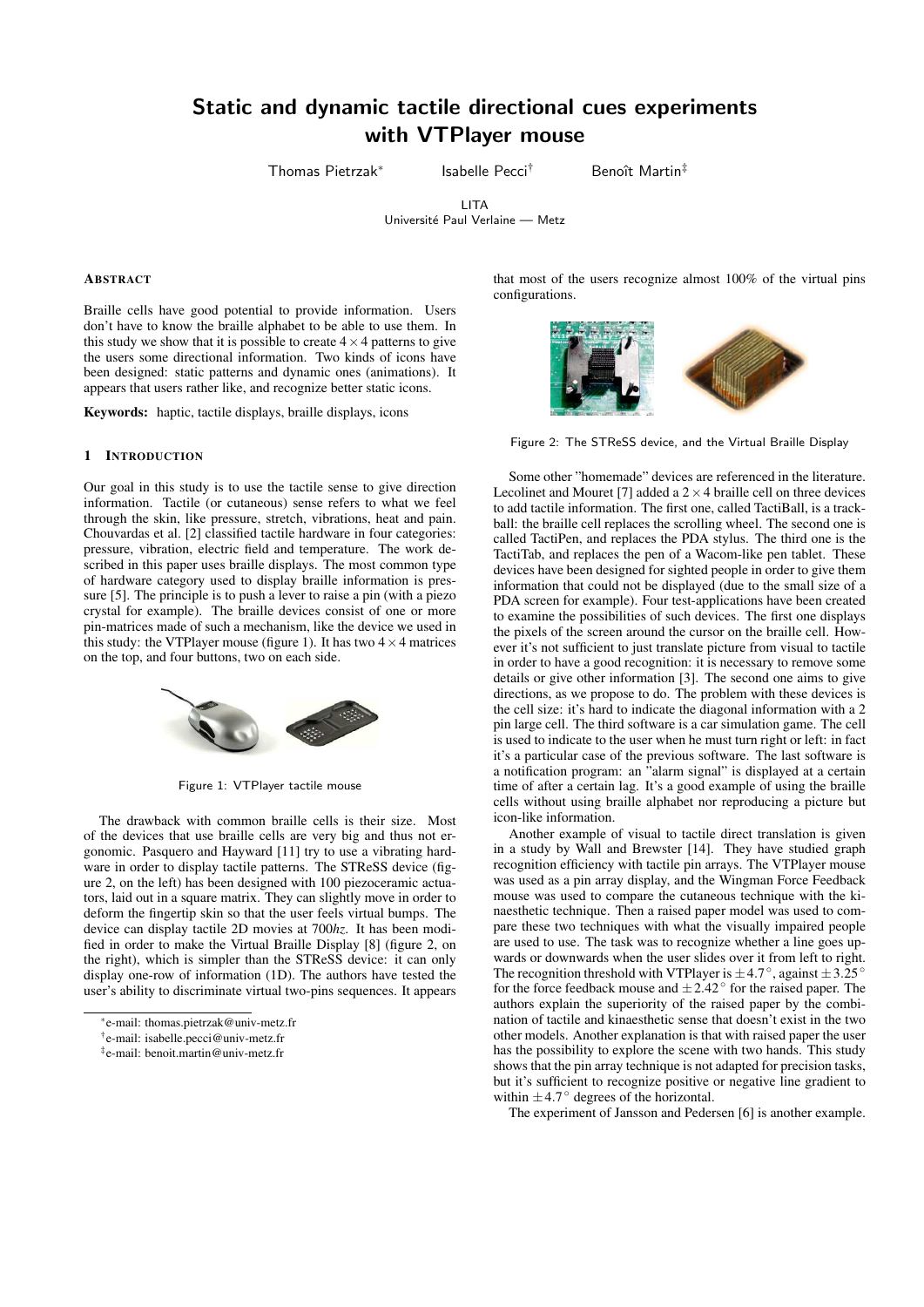They used a VTPlayer to examine the navigation of a user over a map of the USA. The software used is the one provided with the VTPlayer. While the user slides over a state, the system tells him the name of the state, and feels a texture with the VTPlayer. The goal was to pass through a sequence of states. The tests had been conducted with visually impaired people and sighted people, all of them were blindfolded. For both, some of them did the tests with tactile information, and the others without. It appears that the tactile information didn't provide any significant help. Most of the users stated that the task was difficult or very difficult, but thought it was amusing or very amusing and useful or very useful. The users had some difficulties when there weren't any information (speech or haptic). There's clearly some place for more tactile information here. The non significant tactile textures displayed could be replaced by guidance information.

Some studies about tactile help for navigation have already been conducted. Maingreaud et al. [9] studied a way to indicate a blind user obstacles while moving in a 3D environment. They tested the recognition of arrows displayed on a device called VITAL which uses a  $8 \times 8$  matrix. Two kinds of arrow were tested : with the edge of the arrow only, and with the middle line too. Only 4 directions were tested : north, south, east and west so the alphabet used is limited. It appears that only the arrows with the lines were recognized efficiently. The problem with such patterns is that the patterns are too close each other, so it is difficult for people who don't read braille to feel all the pins one by one. Mandic et al. [10] defined a notion of distance between two braille codes in order to optimize the alphabet so that most common letter are easily discriminative. This distance is defined as the number of different states (raised or lowered) of each pin from one pattern to another.

Vibro-tactile information has also been used to display information. We can cite the tactons of Brewster and Brown [1]. They designed different vibrations by changing some parameters like waveform, rhythm and spatial location. Evreinov et al. [4] built a vibrotactile pen in order to display tactons. They use vibrations to guide a user through a maze for example. The tests conducted shows that simple tactile games allow to facilitate both the learning and the usability of the tactons.

In a previous work we have tested direction information [12, 13], given with a force feedback device: the PHANToM. Two interaction techniques have been tested: the first one is when the user is completely dragged by the device in order to feel a bump. In the experiments, the users could feel 6 direction bumps. Several amplitudes have also been tested. It appears that the users never had difficulties to recognize the direction, but when using more than two amplitudes they didn't manage to differentiate all of them. The other interaction technique consists of creating a bump on a line the user slides onto. Once again the users didn't have difficulties to recognize directions. However, the amplitude recognition have also been tested and this time the users had some difficulties to differentiate two amplitudes, and we can say they can't discriminate efficiently three amplitudes. The experiments below is a continuation of these studies, with a tactile device.

### 2 TACTILE ICONS

The device used in this study is the VTPlayer. It has more pins than Lecolinet's devices, so we could display more complex patterns. However even if the Hayward's STRESS device has a better resolution, it is not commercialized and thus we can't use it for our tests. We only use the left cell of the device so that the user will use the forefinger of the dominant hand, as all the users were right-handed.

We create *patterns* with pins configurations in order to display shapes for example. Thus we designed some *icons* based on this patterns. Some of them are *static*: they consist of a single pattern. Other ones are *dynamic*: they are actually animations. Each step of the animation is a *frame*, on each frame we display a pattern (one pattern could be displayed on several frames).

The icons designed will represent 8 directions: upwards, downwards, leftwards and rightwards will be called *radial* icons, and towards the four corners *diagonal* icons (figure 3). We will simply call a "set" the icon set representing the 8 directions, as we will test several sets. The idea is to create information that is not a transcription of visual information. This kind of information could be used as guidance information for map or graph exploration for example.



Figure 3: Radial and diagonal icons

Our goal in this study is to find some sets of static and dynamic icons easy to discriminate. We did four experiments to test our sets. In the first one we tested those we designed. Then in the second one we tested some of the sets suggested by the users of the first experiment. In the third one we did more tests on the best sets in order to confirm our results. After that, it appears that we had not found any satisfying dynamic icons, so we did a fourth experiment to find some good dynamic icons.

#### 3 FIRST EXPERIMENT

This experiment was conducted to find out some interesting sets. Then an experimental protocol was established, and we started the tests.

#### 3.1 Experiment setup

All the icons designed are symmetrical so that the user has the same kind of information whether he feels the right or left icon for example. In most case we tried to use the same number of pins for all the icons of a set so that the user feels the same area under his fingertip.

The first idea is to use each pin for one and only one icon. Knowing that a  $4 \times 4$  matrix has 16 pins, and if we want to use different pins for the 8 icons, we could only use 2 pins for each one. So for the radial icons we used the two middle pins, and for the diagonal ones we used the two diagonal pins. We can see the first two sets (representing the eight directions) on the figure 4, each square represents the icon of corresponding direction. The difference between the first set and the second one is that the first set blinks: there is a blank frame (of the same duration) after the pattern frame. We can make the hypothesis that this set will be hard to discriminate because there are few pins raised.



Figure 4: Patterns of the sets 1 and 2, the first one blinks and the second is static

The third set has been designed with waves. The idea is to "move" a line towards the direction we want to display. The cell has a size of  $4 \times 4$  so for the radial icons we moved lines of 4 pins on 4 frames. The difficulty was to find good diagonals because in a given diagonal direction there are 7 diagonals of pins: with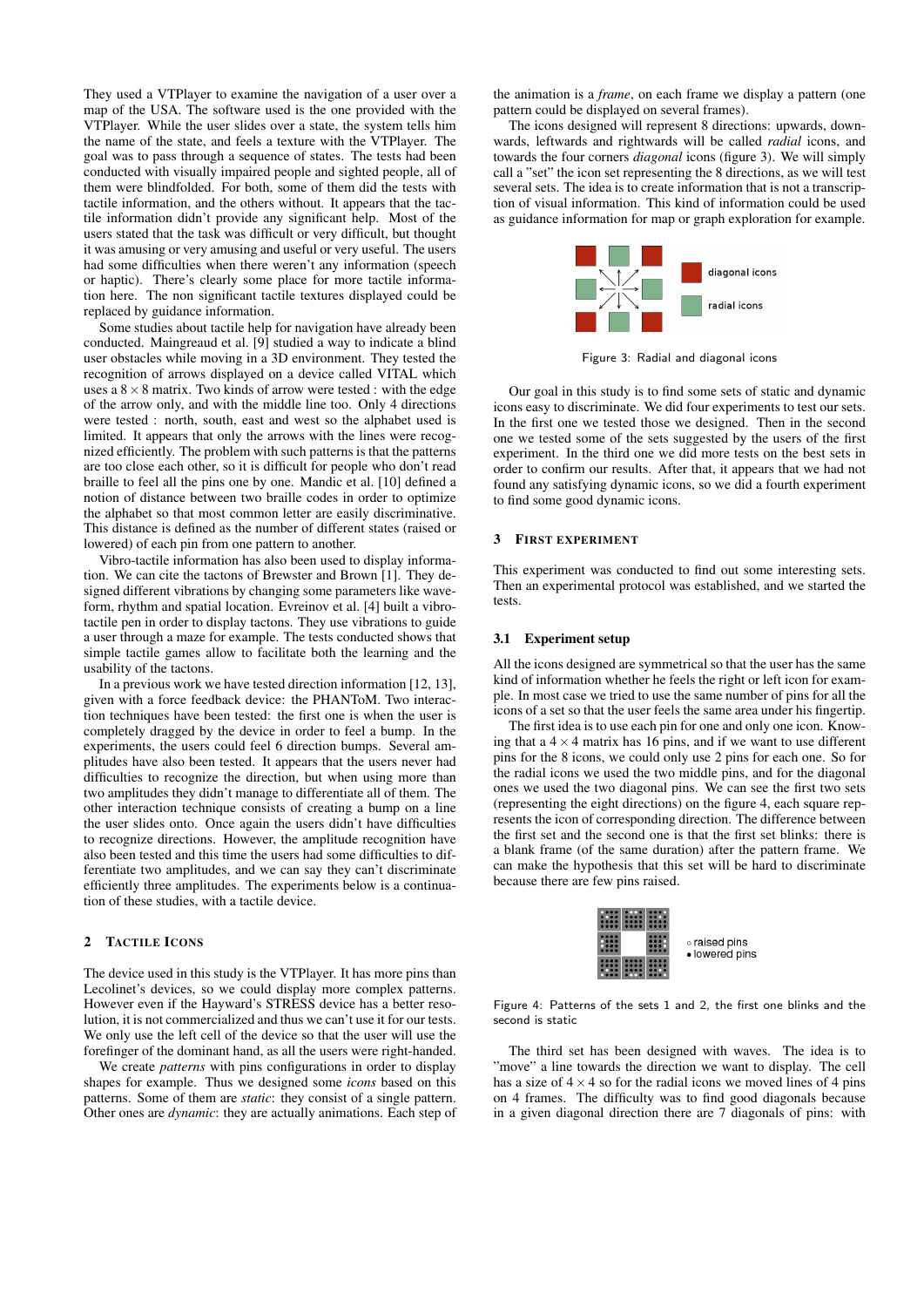1,2,3,4,3,2 and 1 pins in spite of 4 lines of 4 pins. In order to design icons of the same duration, we get 4 diagonals among the 7 ones. We decided to remove the diagonals of 1 pin, then we just had to choose which 2-pin diagonal we wanted. We thought it was logical to get the one in the direction we wanted to display. The drawback is that if *a* is the amplitude of the radial icons movement (the size of the cell in fact), the amplitude of the diagonal icons will only be  $\frac{a\sqrt{2}}{2}$ . We thus made a compromise between duration regularity, and movement amplitude regularity. Finally we added two blank frames to make a pause between two waves. These pauses are important because without them, given a direction it seems to be very hard to recognize the sense of the movement. The sets is shown on the figure 5.



The icons of the fourth set are similar to those of the second one, but they are larger. They are static, but instead of using only two pins, we used four pins. For the diagonals we used the corners so that these icons are different enough to each other. We couldn't use the same number of pins than for the edges because to be symmetrical we had to get  $2n + 1$  pins: 1 for the corner, and *n* pins on each adjacent edge. After some preliminary tests we decided to use 5 pins instead of 3, because the 3 pins seemed to be harder to discriminate than the 5. The set is shown in the figure 6.



Figure 6: Set 4

For all the icons of all the experiments, the frame duration of the dynamic icons was set to 100*ms*.

#### 3.2 Experimental procedure

There were nine users, between 24 and 48 years old, all were sighted (but blindfolded), right-handed and used to deal with computers. They all tested the four sets: there was one block for each set. In each block the users had to feel 100 icons.

The users started with a little trial in order to accustomate themselves to the set and to the device. The software displayed a square divided in 9 zones like on the figure 7. If the user moved the cursor on a zone, the icon representing the given direction was displayed on the cell. When the user felt he was ready, he pressed a key and the first icon started. The icon was displayed on the left cell of the VTPlayer until the user clicked in the zone he thought the icon corresponds to. Then he had to go back in the central zone to run the following icon. After the 100 icons, the application displayed the

number of errors, and the user had to answer a questionnary. In addition to the number of erroneous answers, the software also logged the answer time for each icon proposed.



Figure 7: Screenshot of the software

#### 3.3 Results

The errors and the times are represented in the charts of the figure 8. The four bars for each user represent the number of errors and the answer times for the sets 1, 2, 3 and 4.



Figure 8: Results of experiment 1 : errors and time

All the users but one (user 2) made more errors with the two first sets than with the others. According to their answers in the questionnary there were not enough pins raised to recognize easily the direction. It confirms our hypothesis about this icon. We thus suppose the fourth icon set was very efficient because it uses the whole size of the cell to indicate the direction. We can also notice that this set is the quickest recognized for all the users, and all the users preferred this one to the others so we can conclude it's the best set among those proposed in this experiment.

The user who made a lot of errors on the third set (the "waves") stated that he hates dynamic icons. The users mostly prefer the static icons to the dynamic one in general. The icons of the third set are quite long to recognize: 3,1*s* in average. As there are 6 frames of 100*ms*, one wave is 600*ms* long. Thus in average the user felt 5 waves in order to recognize the icon. The radial icons took 2.8*s* in average (more than 4 waves) and the diagonal icons took 3.5*s* (almost 6 waves). We conjecture it is possible to design icons such that the users needs less waves in order to recognize them.

#### 4 SECOND EXPERIMENT

The users of the first experiment suggested some sets. We did some preliminary tests to choose the expected best ones among them for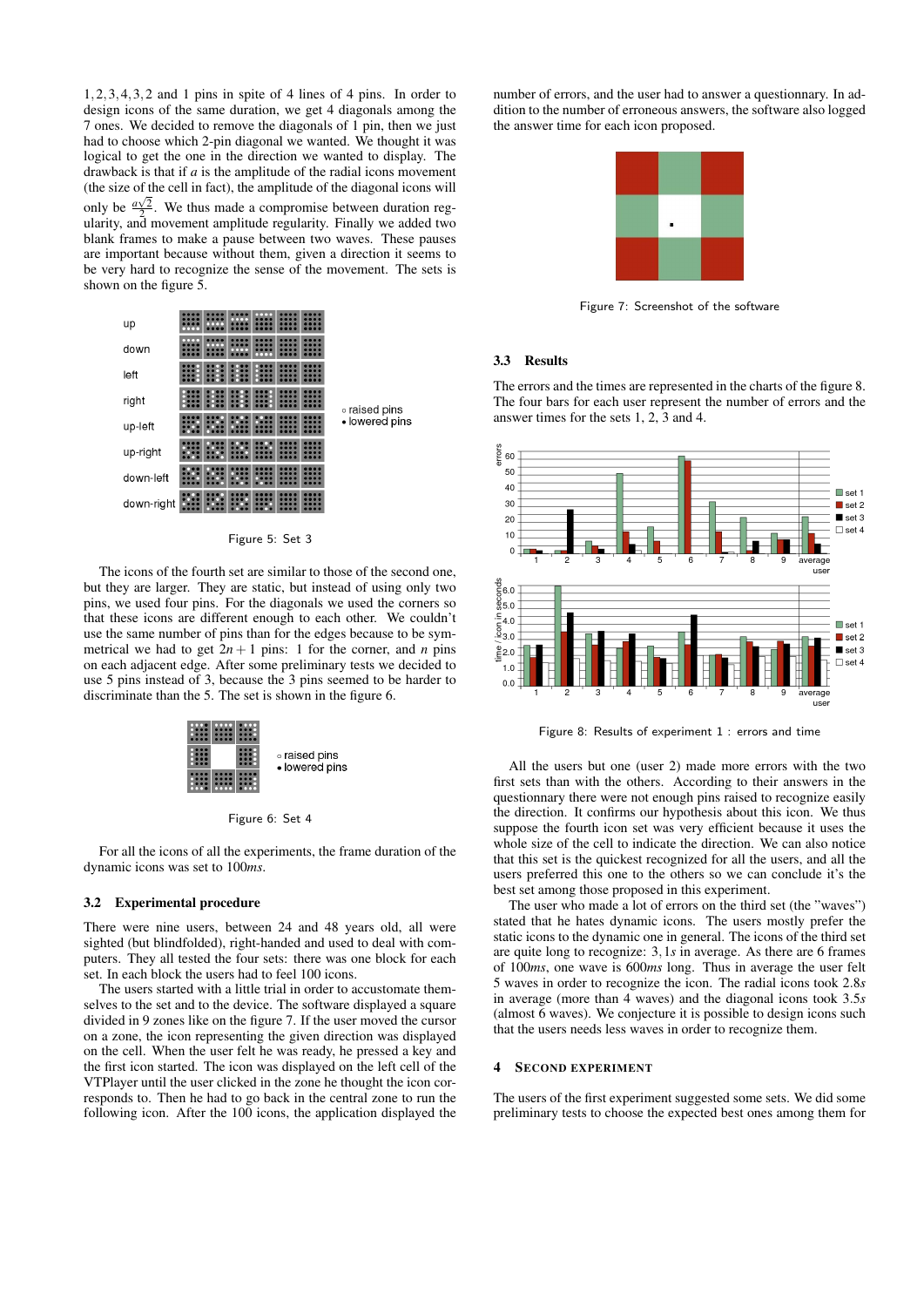this experiment. The explanation of the choices are explained below. We also decided to test the best set of the first experiment (number 4, figure 6) to compare the results.

#### 4.1 Experiment setup

Three new sets have been selected during the preliminary tests. One set is composed of dynamic icons and the two others of static icons.

The dynamic set is the fifth set tested (figure 9). The pattern is a "growing wave". The goal is to emphasize the direction we want to show, because we think that the user will remember the biggest pattern. So the icon is small on the first frames and big on the last ones. The idea of the diagonals is to use the whole size on the cell. The third set (figure 5) diagonals had a  $\frac{a\sqrt{2}}{2}$  amplitude: these ones have  $a\sqrt{2}$ , ie. two times more. We expect the diagonals will be easier to discriminate.



Figure 9: Set 5

The next set is number 6 (figure 10, on the left). As the users seem to prefer the icons with more pins, they thought about patterns with more pins. These icons are just triangles: the radial icons use 4 pins on the line of the direction concerned and the two middle pins of the previous line. The diagonal icons fill the three diagonals in the corner on the diagonal concerned. This time, all the icons uses the same number of pins: 6 in this case. The difficulty we can fear is that with this set, the users will probably have to recognize the position of the pattern because the shapes of adjacent direction icons are quite the same. Thus we conjecture these icons are hardly discriminative.



Figure 10: Sets 6 and 7

Set 7 (figure 10, on the right) is an attempt to modify the fourth set in order to have the same number of pins on each icon, so that the same tactile surface will be used for each pattern. The radial icons are the same, but for the diagonals we used the  $2 \times 2$  square in the corner of the given direction. So this time all the icons have 4 pins. On this set, the difference between radial and diagonal icons is more important. We thus hope this difference will help good discrimination. However the shape of the diagonal icons is exactly the same for all of them. The users will have to guess the position of the shape in order to recognize the diagonal icons.

#### 4.2 Experimental procedure

11 users, sighted but blindfolded took part of the experiment. They were all computer science students between 23 and 27 years old. The procedure was exactly the same as in the first experiment.

#### 4.3 Results

The errors and time are reported in the charts of the figure 11. The bars represent the sets 4, 5, 6 and 7 from left to right.



Figure 11: Results of experiment 2 : errors and time

These users also made the least errors with set 4. However one of them (user 9) had better results with set 7 and one (user 4) with set 6, but the difference is slight. They all have more difficulties with sets 5 and 6 in general: they made on average 19.8% and 19.0% on these ones against 4.3% and 9.64% on sets 4 and 7. Most of the users say sets 5 and 6 are the worst.

Set 5 is the slowest: its icons were on average two times longer to discriminate than those of set 7. Only one user (user 2) spent more time on another set: set 4. We can notice this user was quicker from each block to the next one, so we can conjecture this is caused by learning. So the hypothesis about the growing shape is not verified: the users don't recognize the pattern very well. The answer time is very high, and thus we can conclude it's not necessary to display the little patterns: they just slow down the user's recognition. As the waves were 600*ms* long and the average recognition time for this set was 4.2*s*, it appears that on average the users needed 7 waves to recognize them.

As we thought, the sixth set is hard to discriminate. The users told there are too many pins used for each icons, and the difference between two icons was not obvious enough. Users 2, 3, 7 and 9 answered quickly to this set compared to the other sets, but made more errors. At the opposite, users 4, 8 and 11 made less errors, but spent more time. So as one user said, the recognition is not impossible, but it needs time. We will remember that it's not a good idea to use too much pins.

Most of the time, the users took about the same time for sets 4 and 6, and a little bit less for number 7. The users made about two times more errors with set 7 than with set 4. They misunderstood 3.7% of the radial icons and 15.3% of the diagonal icons (2.8% and 6.1% with set 4), so the diagonals of the seventh set are very problematic. The conclusion about that is users have difficulties to guess the shape position on the pattern. The user's impression about the fourth and seventh icon sets were quite the same : they like their simplicity, but regret the lack of reference point. It must be the cause of the shape location problem. It should be interesting to see if braille-readers have such problems.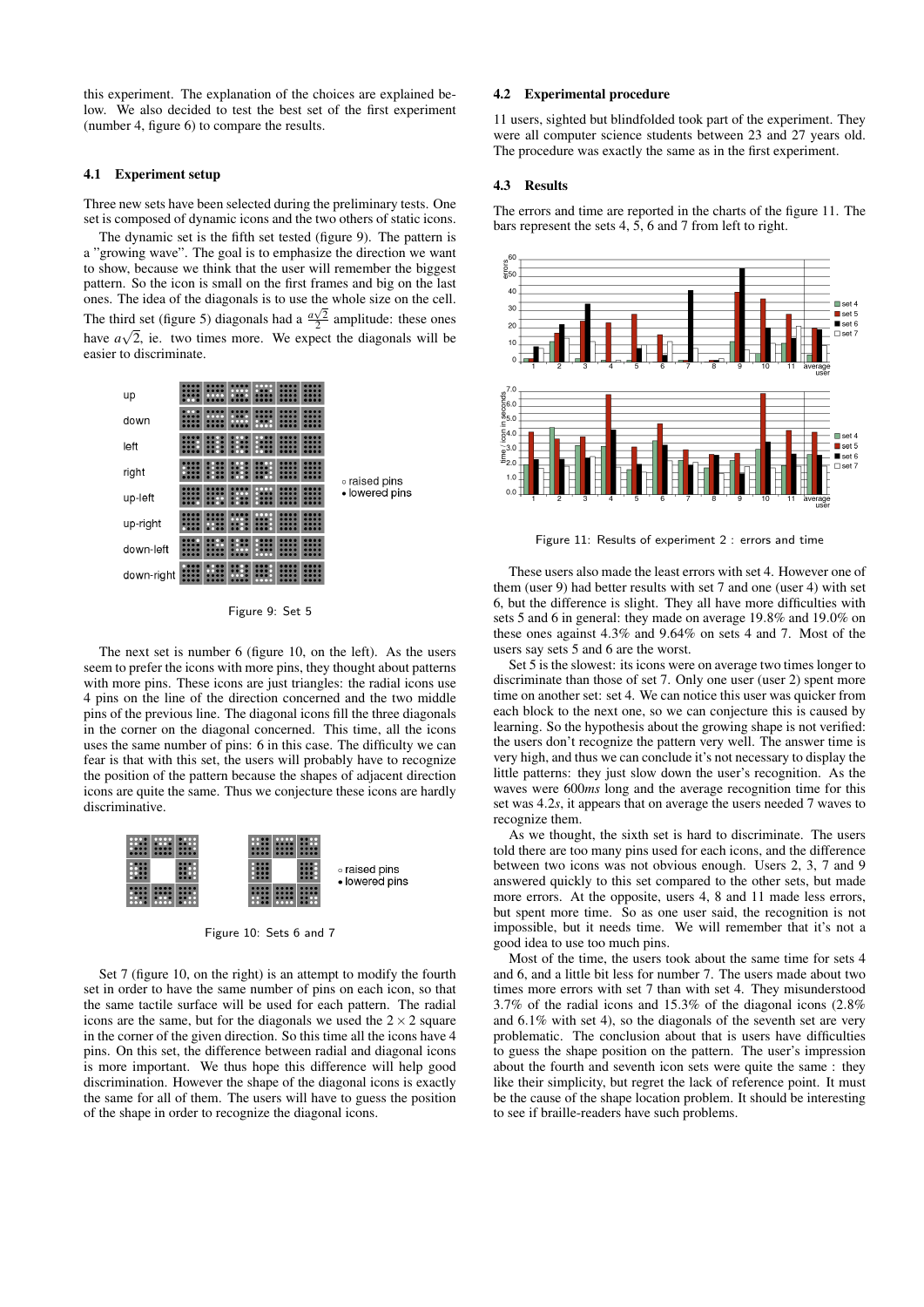Half of the users preferred set 4 and the others preferred set 7. Some of the users who most like set 7 made less errors with set 4. We can conclude that users rather prefer the static icons than the dynamic ones, and that set 4 is the easiest to understand among those already tested.

### 5 THIRD EXPERIMENT

This time we selected the best three sets tested and did some more tests with more users. The sets selected were number 3 (figure 5), 4 (figure 6) and 7 (figure 10). The goal of this experiment is to confirm the results above.

#### 5.1 Experimental procedure

The users of this experiment are more diversified. Some of them were younger than usual and some of them older. Only few of them were computer scientists.

They had to feel 50 icons this time, and tested only 1 set among the 3 available. 15 users tested set 3, 23 tested set 4 and 16 tested set 7. The tests has been conducted in a quite noisy environment.

#### 5.2 Results

The average number of errors and answer times for each icon is represented in the table 1.

All the users of the three sets spent around the same time in average : 4.24*s* per icon for set 3, and 3.92*s* for sets 4 and 7. So we can't establish any difference on that criteria. We just note that for the dynamic icons (set 3), users needed 7 waves to recognize them. About the errors, we can notice the users made far less errors with the fourth set than with the others. In average the users made 6% of mistakes for the fourth whereas those who tested the third and the seventh made 16% or errors. As in the experiment 2, the users made far more errors on the seventh set's diagonal than for the radials. We can confirm set 4 is easily recognizable, and the position of the shape is hard to guess for set 7.

|                  | set 3  | set 4 | set 7              |
|------------------|--------|-------|--------------------|
| errors global    | 16.27% | 6.09% | 16.27%             |
| errors radials   | 17.46% | 6.35% | 12.31%             |
| errors diagonals | 15.40% | 5.80% | 20.56%             |
| times global     | 4.24s  | 3.92s | $\overline{3.92s}$ |
| times radials    | 3.98s  | 3.12s | 3.75s              |
| times diagonals  | 4.43s  | 4.79s | 4.09s              |

Table 1: Results of the experiment 3, average errors and time

#### 6 FOURTH EXPERIMENT

At this time we haven't already found any good dynamic set, so this experiment aims to find one. The main idea for these two sets is to make a difference between radial and diagonal icons.

#### 6.1 Experiment setup

The first idea is to make a mix of the previous dynamic icons: number 3 (figure 5) and number 5 (figure 9), and take the advantages of the good static icons. We decided to remove the "growing" shape of the radial icons of set 5 because they took too much time to be recognized. Those of set 3 are simpler, so we conjecture that they will be understood easily if we manage to distinguish them from the diagonal icons. So we decided to take the diagonals of set 5. The hypothesis is that the growing shape could be an interesting effect if it's used to differentiate the radials and diagonals. The deep

intuition is to use the good points of set 4: the last frames of these new icons are in fact almost those of set 4. The animation is similar to the motion of the user's fingertip on set 4. This gives us the set represented in the figure 12.



Figure 12: Set 8

The second idea is to modify the third set (figure 5) in order to get the full diagonals. Remember that for this set we selected four diagonals among the seven possible in order to have the same number of frames for the radial and diagonal icons. This time we get the seven diagonals, so the diagonal icons have more frames than the radial ones. This change gives us two advantages: the whole size of the cell is used, and so a bigger tactile surface is used. Moreover the duration of the radials and the diagonals are different: The first ones have four "patterned" frames and two blank frames, which makes 600*ms*; and the second ones have seven "patterned" frames and two blank frames, which makes 900*ms*. Here the hypothesis is that the duration differences between radial and diagonal icons could improve the recognition. This set is represented in the figure 13.

| up         |  |  |  |                                 |  |  |  |
|------------|--|--|--|---------------------------------|--|--|--|
| down       |  |  |  |                                 |  |  |  |
| left       |  |  |  | o raised pins<br>· lowered pins |  |  |  |
| right      |  |  |  |                                 |  |  |  |
| up-left    |  |  |  |                                 |  |  |  |
| up-right   |  |  |  |                                 |  |  |  |
| down-left  |  |  |  |                                 |  |  |  |
| down-right |  |  |  |                                 |  |  |  |
|            |  |  |  |                                 |  |  |  |

Figure 13: Set 9

#### 6.2 Experimental procedure

The users were the same as those of the first experiment. They did 2 blocks of 100 icons, each block consisting of one set. The protocol was the same as in the other experiments.

## 6.3 Results

The errors and time are reported in the charts of figure 14. The two bars of each users represent sets 8 and 9.

The results are quite the same: the average error rate is the same for the two sets, and set 9 average answer time is slightly lower than the one of set 8. Three users (users 2, 3 and 7) made more errors with set 9 than with set 8, and one other (user 8) made less errors